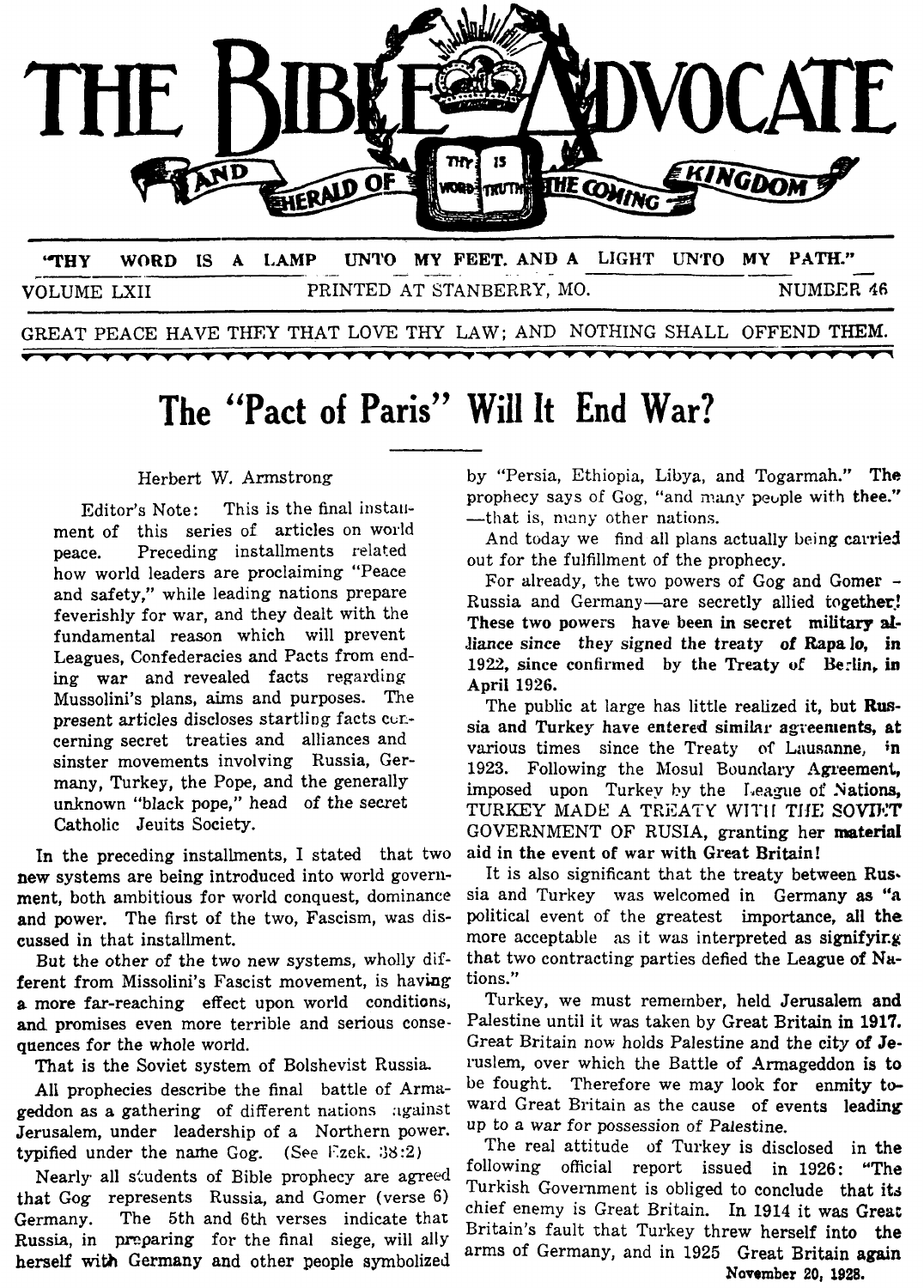drove Turkey to throw herself in her lot with the tine must **be** wrested **from British** control at all costs, Soviet Union."

To grasp the shaping of present events toward Armageddon, the reader must bear in mind that Great Britain and the United States have been the chief Christian nations-the nations which, in recent centuries, have been the real custodians of God'; Word and Revelation to man-the nations which have carried that word to the uttermost corners of the earth. And it is one of these two English speaking nations, Great Britain, which holds Palestine.

Now we find the three powers, Russia, Germany and Turkey secretly united in the event of war involving any of them. It is no secret that Germany lives for a war of revenge. In **1919** German Minister of Finance, Erzberger, made this statement: "We will undertake the restoration of Russia, and in possession of such support will be ready within fifteen years **(1929** to **1934)** to bring France, without any difficulty, into our power. The last step toward WORLD DOMINION will be reached. The continent is ours! Afterwards will follow the last stage—the closing struggle  $-$  between the continent and overseas." The "overseas," of course implies England and the United States.

Germany, then is nursing a grudge and **an** ambition likely to involve war against the United States and Great Britain between **1929** and **1934.** What is the attitude of Russia toward us?

In 1914 Germany went to war in an effort to  $e$ : tablish her system of "might is right," throughout the world. She failed. Today Russia, with whom **shc**  is secretly allied, is preparing to attempt to establish her system. It is the system of anarchy! It *is*  the system of Satan himself. It employs underground methods, secret intrigue, insidious propaganda. With these methods, Russia has been busy endeavoring to undermine the confidence of the Biitish and American people, causing labor trouble, strikes, industrial disputes, class prejudice, racial antagonism, internal hatreds. With her system of deadly propaganda, she has been fomenting strife and rebellion in China, India and among heathen masses in Britin's control. It is well known that the recent Chinese trouble **was** instigated by Russian **Bolshe**vist propaganda.

Russia is in open hostility toward the British Empire. The deliberate objective of Soviet Russia is nothing less than to root out altogether the Christian civilizatin, and to do this, she knows she must first remove Britain and America from her path! In an anti-religious manifesto issued in **1924,** the Bolshevist, Zinovieff, said: "We will grapple with the Lord God in due season. We will vanquish Him in His highest Heaven, and whenever He seeks refuge, we will subdue Him forever." Further, Russia, thrit this same leader Zmovieff, and declares that Pales- egged on by Rome. The vatican and Germany-not

And now we begin to see the actual FACTS of current world events shaping toward the War **of**  Armageddon ! According to prophecy, that battle will involve an attack by Russia upon Jerusalen. We find Russia planning to take it, at all *costs.*  Great Britain now controls it. Turkey hates Britain for taking it from her, and desires to gain **it**  back. So we find that today the very powers which prophecy indicates will bring on that final battle, **by**  a fight to gain possession of Jerusalem **zre allied to**gether, regarding Great Britain, the nation which possesses it, as their common euemy, **and** declaring they must gain Palestine at all costs!

Why should Russia, Germany and Turkey single out Palestine for attack? Why should they desire it? Because, even though evolution were true, and there be no Christ and no second coming -no new order of things with Christ, the head and Jerusalem the world capitol,—even if things continued, as the world expects, as they are—Palestine nevertheless would be destined to become the future capitol *of*  the world! Russia and Germany realize that **the**  focus of world power is shifting! They foresee that the power which establishes itself in the **Middle**  East, in or near Palestine, will be able to dominate the world, for the reason that this region is **the**  center of the land surface of the globe. **The** chief means of international communication and transportation **has** been by water. The British **Empire**  has won its position of world dominance by **virtue o€**  its ideal location for maritime communication. **But**  the advent of the airplane, the future mode **of trans**portation, discounts this advantage. The airplane will travel in a straight line, over land or sea. **Un**der such changed conditions, Palestine will **become**  the logical location for word dominance.

Germany and Russia foresee these changes. They are preparing to reap the advantages that will occure. They want the territory of Palestine, **and**  must have it at all costs. To carry this dream into effect, Russia is preparing forces beyond count,—her own people, Chira, India-over half the **popuIation**  of the earth in these three countries alone,-and is ready to spend human life by millions, and to destroy whole races if necessary.

So much for the plans and aims of the **Northern**  powers, typified as Gog and Gomer in prophecj. **But**  prophecy also would indicate that we may **look** to the "Beast" power of Rome also to play a part in the closing events of the age, leading up to the **Battlo**  of Armageddon. Do we find this prophecy, **ton,**  borne out by current world events?

We quote the following from Basil Stewart, *of*  London, who writes under the name "Discipulus," author of several books on prophecy:

mischief-maker of the world, "Germany is the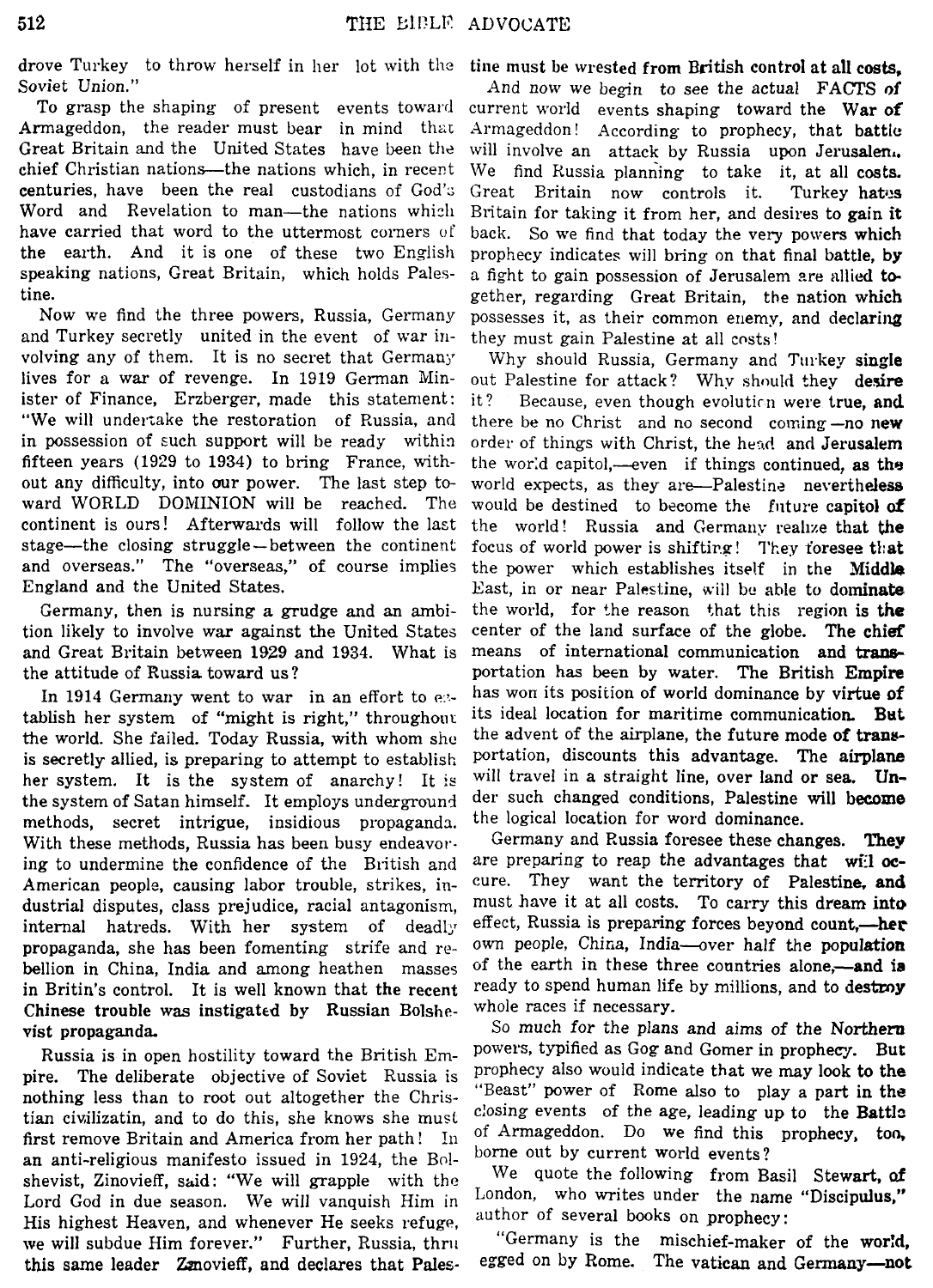**ADVUUAID** 

which precipitated the late war, using Germany, and His identity is secret, so far as the world at large Austria, the latter at that time the most popish is concerned. Yet he is the real power whom **Bible**  country in Europe, as her tools to overthrow the students have cause to fear! British Empire. Her attempt failed: does it seem The exact part each of these factors-Fascist improbable that she will make one last supreme ef- Italy, Soviet Russia. Germany, Turkey, the papacy. fort, calling to her aid every force she can enlist, un-<br>til she and her allies finally succumb to that power play leading the world into its last and greatest war

'three unclean spirits like frogs" (Rev. 16:13), who do know that Bible prophecy specifically labels these are sendng forth their emissaries all over the world powers, under the symbolical names of the "beast" to foment unrest and rebellion such as Revelation (Wussolini probably being the eighth head of **thz**  clearly indicates is the precursor of Armageddon. beast of Revelation 17,) Gog, Gomer, Edom and **the**  The agents of all this agitation and unrest are clearly "harlot woman," as the very ones which shall plunge Bolshevists, who are under the influence of these the world into its last strugg:e. And we also **knom**  spirits which proceed "out of the mouth of the drag- that these are the identical powers which, today, on, and out of the mouth of the beast, and out of the threaten the safety of the world, look upon **Great**  ing Satan himse!f, the beast the Papacy, and the na- and have sworn to take Palestine from her at **all**  tions which formerly bowed to its decrees, while the costs! We do know that the Germans and Mussolini false prophet represents Mohammedanism and other expect trouble by 1934, 1935, or shortly thereafter. Pagan and anti-Christian forces." and are preparing for it.

"The great force behind the Papacy," continues We do know too, that while leading nations signed Stewart, "is the all-powerful Jesuit Society, whose the Pact of Paris, outlawing war, every one of the.n<br>policy is, and always has been, to stir up strife and is today better armed and better proposed for war policy is, and always has been, to stir up strife and is today better armed and better prepared for war<br>rebellion wherever in so doing among Protestants than at any other peace time in the history of the rebellion wherever in so doing among Protestants than at any other peace time in the history of the they can gain a footing. Thus, in their own words world. We know that science and invention has now. (Council of Cheri, 1825), our eforts shall result in a duced terrible,— almost unbelievable agencies of revolution worthy of the name, which shall combine destruction notably pilotless radio controlled simrevolution worthy of the name, which shall combine destruction, notably pilotless radio controlled air-<br>In one universal conquest all the conquests that have planes new poison gasses disease germs, and perin one universal conquest all the conquests that have planes, new poison gasses, disease germs, and per-<br>been made.' (Is not this exactly the aim of Moscow haps still other deadly powers of death and destruc-<br>today?) 'Let in mystery from head to foot, we ourselves remain human nature has not changed-we know European impenetrable.' They themselves work in the dark, nations still keep aflame their traditional suspicions, while agents carry out their nefarious designs. envies, jealousies, hatreds and in a spirit of revenge. Further, they never appear openly as Jesuits, but have old scores to settle. We know Mussolini is adopt every disguise as circumstances require to gain working out a system among forty million Italians the desired end, so their real character is hidden. which is making of them a tremendously powerful **The** Jesuit Society was suppressed as a dangerous nation-and that he plans war by **1935.** We **do**  pest by Pope Clement XIV in 1773, but restored by know Russia hates England, desires Palestine, is Pius VII in 1814. Since then their efforts have been allied with Turkey and Germany, and is developing redoubled.

propaganda, the authority of the Bible as the in- conditions, comparing them to Bible prophecy, **we**  why, where they cannot forbid its reading, as amongst<br>Protestants, they are the real but unrecognized<br>authors of the attacks which, under the guise of end war—but that Bible prophecy is being unfolded "criticism," are being made against its authority and today at a furious pace before our very eyes; and

The existence and underground activities of this powerful secret Jesuit Society is entirely unknown to the **average** citizen. Yet it **is** the real **power and** 

withstanding that the latter country is preponderat- force back of the papacy. Its head is called the ingly Protestant-are bound together by their com- "Black Pope," and it is said that this "Black Pope" mon hatred of Great Britain, who alone bars the wields tremendous power, even over the pope himroad to their ambitions. . . . self, who greatly fears the head of this secret Jesuit The vatican was the power behind the scenes Society. No one knows who this "Black Pope" is.

play leading the world into its last and greatest war above, whose verdict is final and decisive? cannot be definitely seen at present. The exact "This unholy alliance is fittingly described as sequence of events cannot be now foretold. But **we**  powers, under the symbolical names of the "beast." Britain, who holds Palestine, as their chief enemy,

world. We know that science and invention has protion not known by the public at all. And we know doubled.<br>"They are also aware that, for the success of their plane. Holding in mind all these existing facts and plane. Holding in mind all these existing facts and inspiration." that the great and dreadful day of the Lord—the culminating Battle of Armageddon, is virtually upon may KNOW-if indeed we do not willfully blind ourus!

**1s** this **a** dark gloomy outlook?